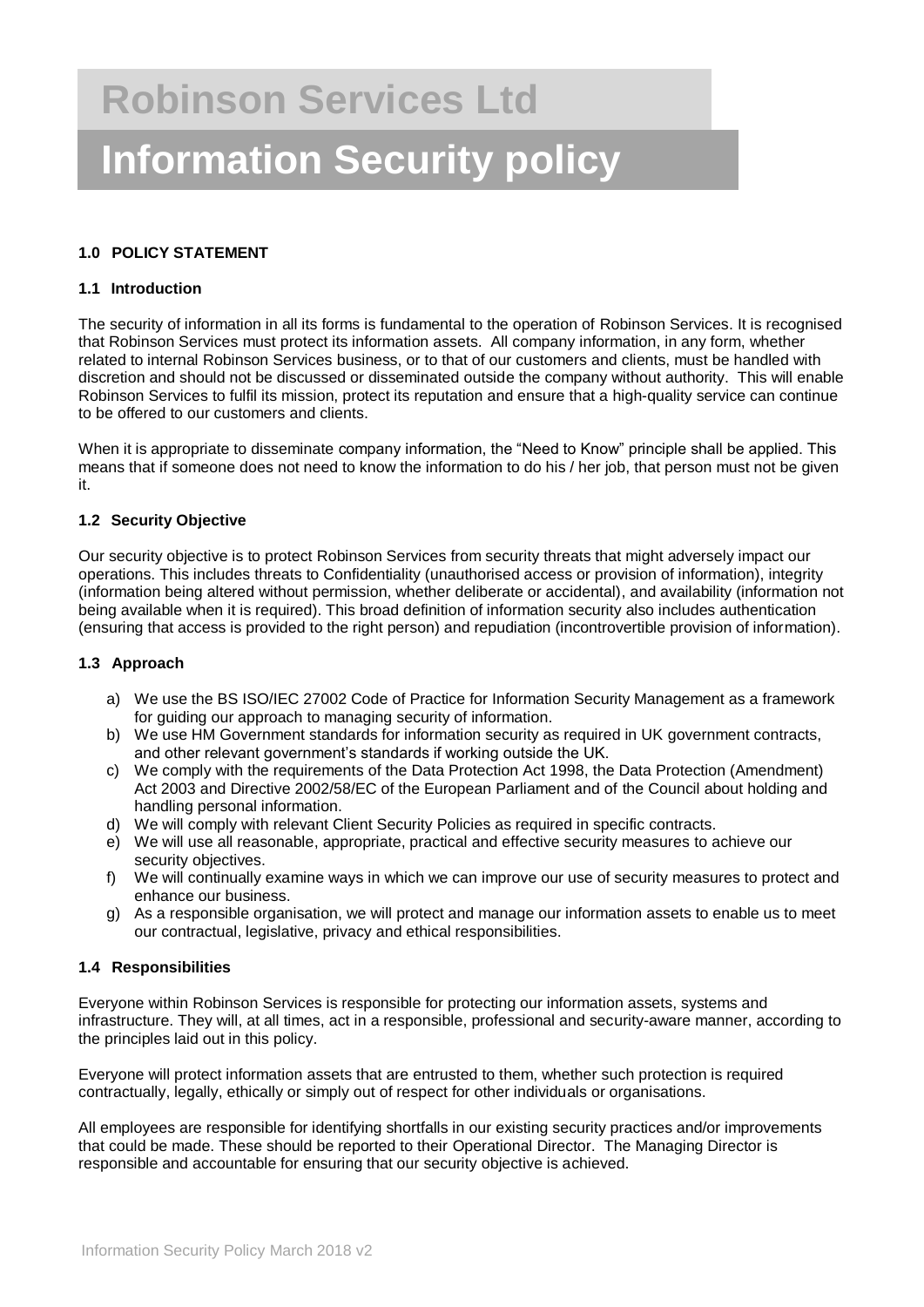All management activity shall actively encourage security best practice amongst their employees. Senior Management is responsible for allocating sufficient resources so that Robinson Services realistically can achieve its security objectives. This includes people, time, equipment, software and access to external sources of information and knowledge.

The IT Manager for Robinson Services is the System Security Officer responsible for information held on Robinson Services servers.

Robinson Services Managing Director is responsible for ensuring all standards of security are adhered to within Robinson Services.

### **1.5 Practices**

We use risk assessments as set out in BS ISO/IEC 27002 to identify our security risks and their relative priorities, responding to them promptly and confidently, implementing safeguards that are appropriate, effective, culturally acceptable and practical.

Very sensitive information, the unauthorised disclosure of which could harm the company, our customers and clients requires a security classification identifying it as subject to special handling and storage. Employees must ensure that information is correctly classified and that it is handled and stored securely. If in doubt, ask your line manager.

Sensitive documents, when no longer required, must be destroyed correctly by using a cross-cut shredder.

### **1.5.1 Documents**

CONFIDENTIAL is the only classification to be used for sensitive material in Robinson Services. Its use should be limited to sensitive documents, whether on paper, electronic or other media. The following illustrate what constitutes sensitive:

- a) Senior level documents and minutes of meetings
- b) Project specific information
- c) Financial matters
- d) Legal matters
- e) Personnel documents and records.

Use of the classification Secret is not to be used unless it appears on Government-related contracts and business.

### **1.5.2 Need to Know, Need to Hold**

The "Need to Know" and "Need to Hold" (i.e. need to retain and store) principles govern the dissemination of documents and a conscious decision regarding these aspects is to be taken by any originator/holder of classified documents. Robinson Services applies an enhanced screening process ("vetting") to those who are permitted access to classified material to confirm their integrity, reliability and discretion.

### **1.5.3 Need to Take**

Management approval is required before any classified document is taken out of a Robinson Services office, and return is to be confirmed on the next working day by the authorising manager or their nominee. All employees at Robinson Services will be accountable for their actions and all actions will be attributable to an identified individual by effective use of security controls.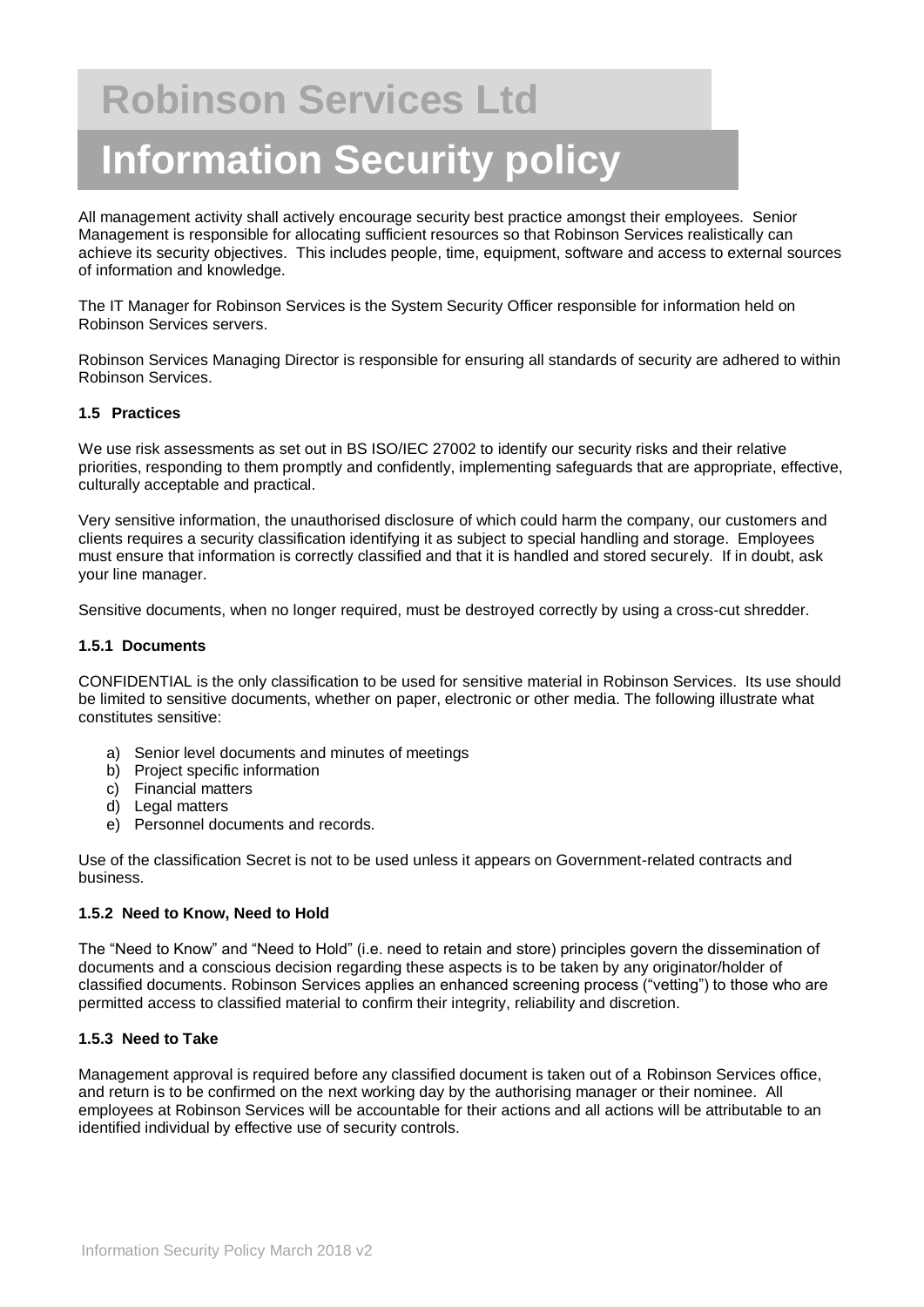### **1.5.4 Disclosure of Information**

Robinson Services information will only be disclosed to third parties when their need to know has been consciously assessed and with clear undertakings on its subsequent use. Information owners are responsible for identifying to whom their information may be released and on what terms. Information will be held and released in line with all relevant legislation, e.g. Data Protection Act 1998; Freedom of Information Act 2000; Official Secrets Act 1989.

Deliberate unauthorised disclosure of information to, for example, the Press, a competitor, or anyone not authorised to receive it will be treated as a serious breach of contract and will result in disciplinary action, up to and including termination of employment.

### **1.5.5 Projects**

Any project for which there is a project specific "insider" list shall be classified as CONFIDENTIAL. The insider list shall specify who is briefed on and party to a sensitive project. The list is to be maintained by a nominated individual engaged on the project (normally the person responsible for the security of the project) and each person on the list is to be provided with a copy of the latest iteration of the list in order that they know with whom they may discuss the project. Each person initiated into a project will sign an undertaking to discuss the project only with those colleagues also listed.

### **1.5.6 Other Documents**

Unless falling into one of the categories outlined above all other Robinson Services documents are to be treated, by default, as for internal use only, unless expressly marked to the contrary.

### **1.5.7 Addressee Only**

In circumstances where there is a reason for limiting the "need to know", the privacy marking "Addressee Only" shall be annotated to the document. In this case ONLY the addressee should open the envelope. This applies, for example, to project documents.

### **1.5.8 Additional Privacy Markings**

Consideration should be given to extra caveat markings, which further clarify handling, distribution and storage, for example "Retain until…", "Destroy after …"

### **1.5.9 Personal**

The restrictive marking "Personal" may be used on documents of a personal rather than a business nature. This shall not be used on Robinson Services documents.

### **1.5.10 Dangers of Over-Protection**

Over-protection will not only "clog up" the system and Robinson Services, but ultimately will also bring it into disrepute. Additionally, attempts at over-protection may lead to contractual limitations on disclosure of classified information being declared void in a civil court action.

### **1.6 Preparation of Classified Documents**

### **1.6.1 Creation**

Before creating a sensitive document, consider whether or not it really needs to be set out in writing.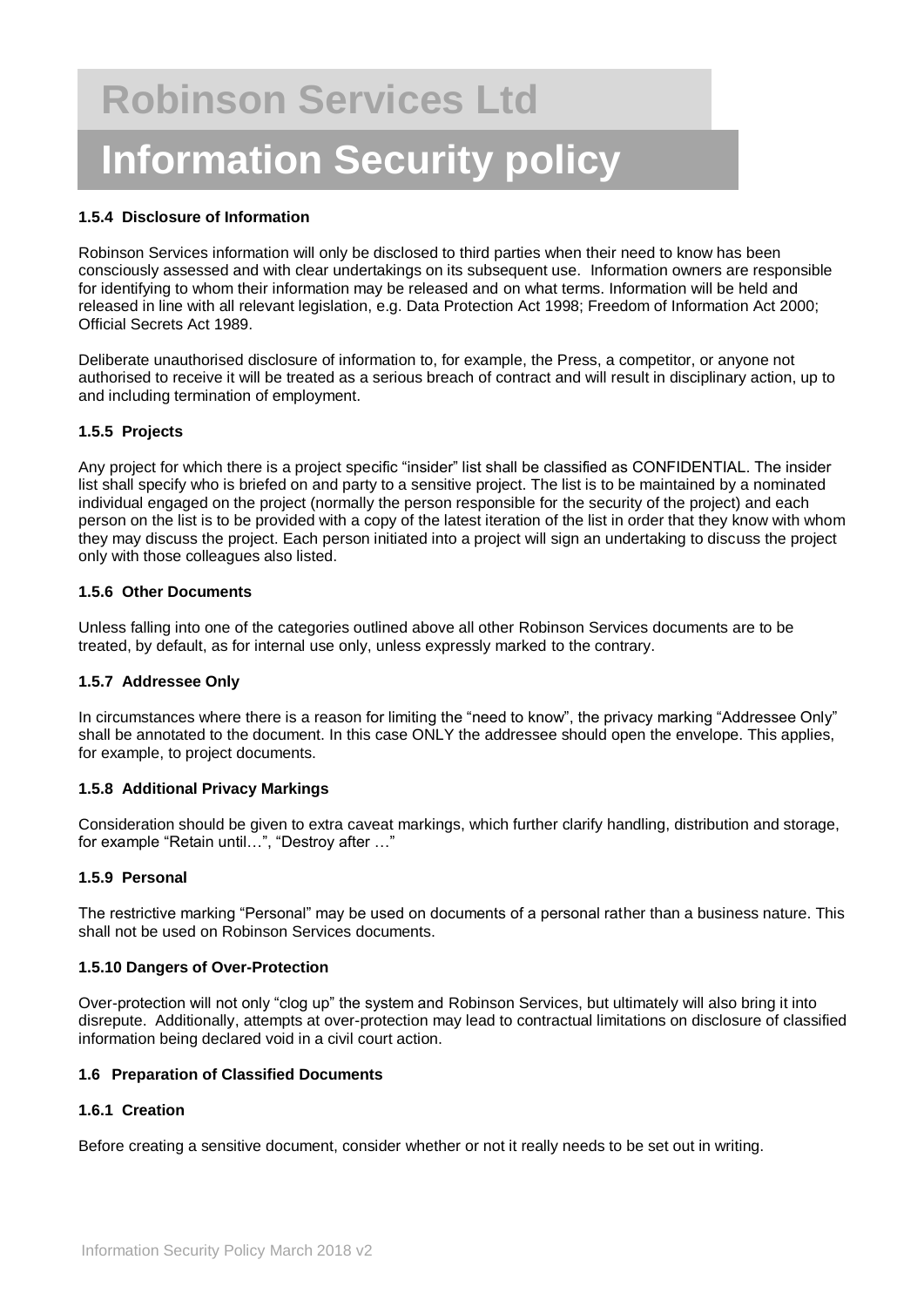## **1.6.2 Preparation**

All stages of preparation of sensitive documents (note making, telephone calls, dictation, drafting and word processing) shall be carried out under conditions allowing no accidental or deliberate overlooking or eavesdropping by unauthorised persons. Particular care shall be taken to ensure the security of tapes and discs which have been used to record dictation or telephone conversations of a classified nature. Telephones should not normally be used for discussing matters of a classified nature. Waste products (notes, drafts etc.) shall be destroyed as classified waste.

### **1.6.3 Shared Printers**

When printing classified documents to shared or remote printers the author shall ensure that no one else is standing at the printer and shall remove documents from the printer without delay. If the remote or shared printer has a 'secure print' password option, this is to be enabled and used at all times when printing classified documents.

## **1.6.4 Marking of Documents**

ALL CONFIDENTIAL documents shall be marked clearly with the classification, preferably at the centre of the top and bottom of every page.

CONFIDENTIAL documents may additionally be given an individual copy number (e.g. copy no.1 of 6 copies) which shall be marked on the top right-hand corner of the front page. The file copy shall show the copy number dispatched to each named addressee. Authorised extra copies shall be marked "repro copy", e.g. "repro copy 1 of 1" in order to distinguish them as such. The consent of the originator of a CONFIDENTIAL document must be obtained before copies are made and the originator must be given details of the additional addressees in order to retain a master list of distribution.

When a document requires a classification for a limited period only, e.g. figures ahead of publication, the document shall be suitably endorsed "To be declassified on (date/time)".

### **1.6.5 Distribution and Dispatch**

Classified / sensitive documents shall be sent to internal addressees in a sealed envelope (see Addressee Only above). When such documents are dispatched to outside recipients, they shall be double enveloped (internal envelope marked Addressee only), and sent by Courier or recorded delivery service. Recipients (internal and external) shall be provided with a tear-off receipt on which to confirm receiving their copy. There must be no visible indication on the envelope of the fact that the contents are classified.

It should be exceptional for sensitive / classified documents to be sent by fax (see section below). If there is an unavoidable requirement to send them by e-mail, they must first be encrypted.

A copy of the distribution list for each classified document must be retained for 2 years, together with the receipts.

### **1.6.6 Reproduction**

All classified document reproduction shall be carried out under the direct supervision of a nominated person who will ensure that the correct number of copies is made and that all spoiled or excess copies are retrieved and destroyed under secure conditions. This shall include electronic copies.

### **1.6.7 Storage**

All sensitive / classified documents must be kept in a lockable steel cabinet to which access is controlled. The holder of the key or combination must be a person authorised to see classified material.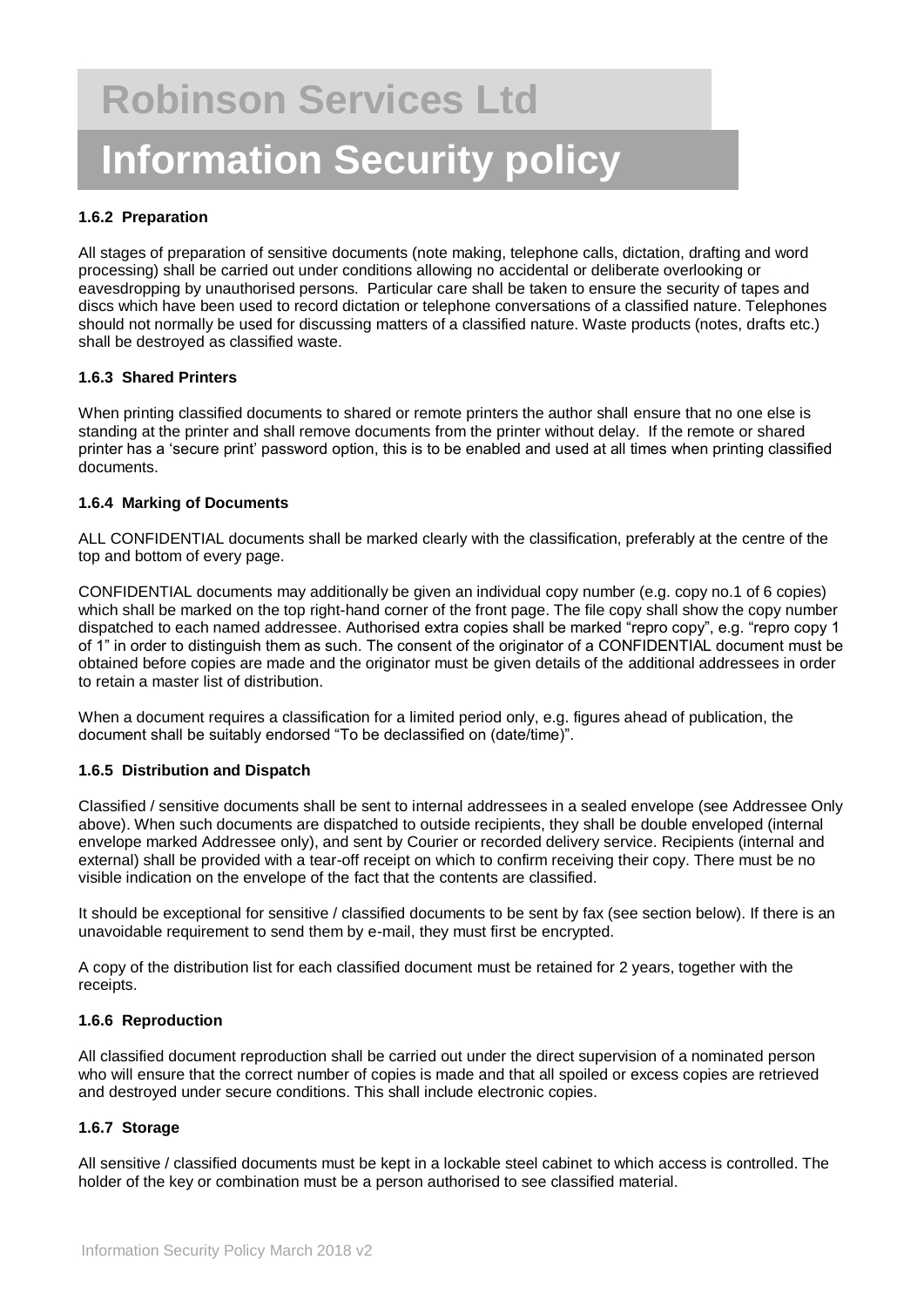## **1.6.8 Destruction**

Cross-cut shredders are essential for secure destruction of classified papers. They cut documents both vertically and horizontally; simple lateral shredders cut documents lengthwise only and the resultant strips can be re-assembled. Authorised recipients must supervise personally the destruction of sensitive data, documents and information media. Confidential waste receptacles may only be used if they are lockable and are emptied and disposed of by a Robinson Services approved supplier.

## **1.7 Information Technology Systems & Equipment**

## **1.7.1 Networks and Infrastructure**

Robinson Services IT infrastructure is protected centrally by a fully managed firewall. We use SonicWALL equipment and our firewall is managed by an IT Provider who monitor and configure the device and security services to detect and protect against potential security threats. All the latest software updates and patches are updated onto our firewall as they become available and the firewall's advanced security services also act as a first line of defence scanning traffic for viruses, malware and blocking intrusions.

Robinson Services internet access is provided by two BT fibre circuits. We also use a dedicated circuit to connect to our Disaster Recovery data centre. It is important to Robinson Services that access to the many areas where our business rely on internet access, from email, web browsing, supporting remote workers, applications and increasingly software, is completely secure and reliable. Our internet access sits inside our managed network and behind our firewall.

### **1.7.2 Passwords and Systems Security**

Passwords are an important aspect of our computer and systems security and are the front line of protection for all user accounts. Robinson Services treats the use of passwords very seriously and has a published 'Password Policy'. The policy applies to all Robinson Services employees, contractors and vendors with access to systems operating within Robinson Services. Passwords are issued and managed by departmental senior staff with responsibilities for administering access to individual systems.

Robinson Services also use additional methods of authentication for employees requiring remote access to our internal network and systems.

Robinson Services uses Microsoft Remote Desktop Services within our network. This consists of two main components: a perimeter security solution and a software solution for the users. RDS reduces the risk of infected machines connecting to our network and minimises the number of ports we need to open on our firewall. RDS access is provided via an encrypted VPN connection where the external party has restricted access to the internal network. This prevents devices external to the Robinson Services network from being able to infect the internal network or access resources to which they are not entitled.

### **1.7.3 Servers**

Robinson Services server equipment is housed in a secure Comms Rooms that is climate controlled. Robinson Services has a Disaster Recovery server located off-site at a secure data centre. Both comms room and data centre have access control systems in place.

### **1.8 Security Policy Review**

The Board owns this policy and is committed to the implementation of it. Adherence to the policy will be monitored on a frequent basis to ensure compliance. The policy will be reviewed annually or more frequently if required due to legal, operational or best practice reasons. The policy will be regularly reviewed for completeness, effectiveness and usability. Effectiveness will be measured by Robinson Services ability to avoid security incidents and minimise resulting impacts, together with a process for benchmarking security maturity with other similar companies and establishments.